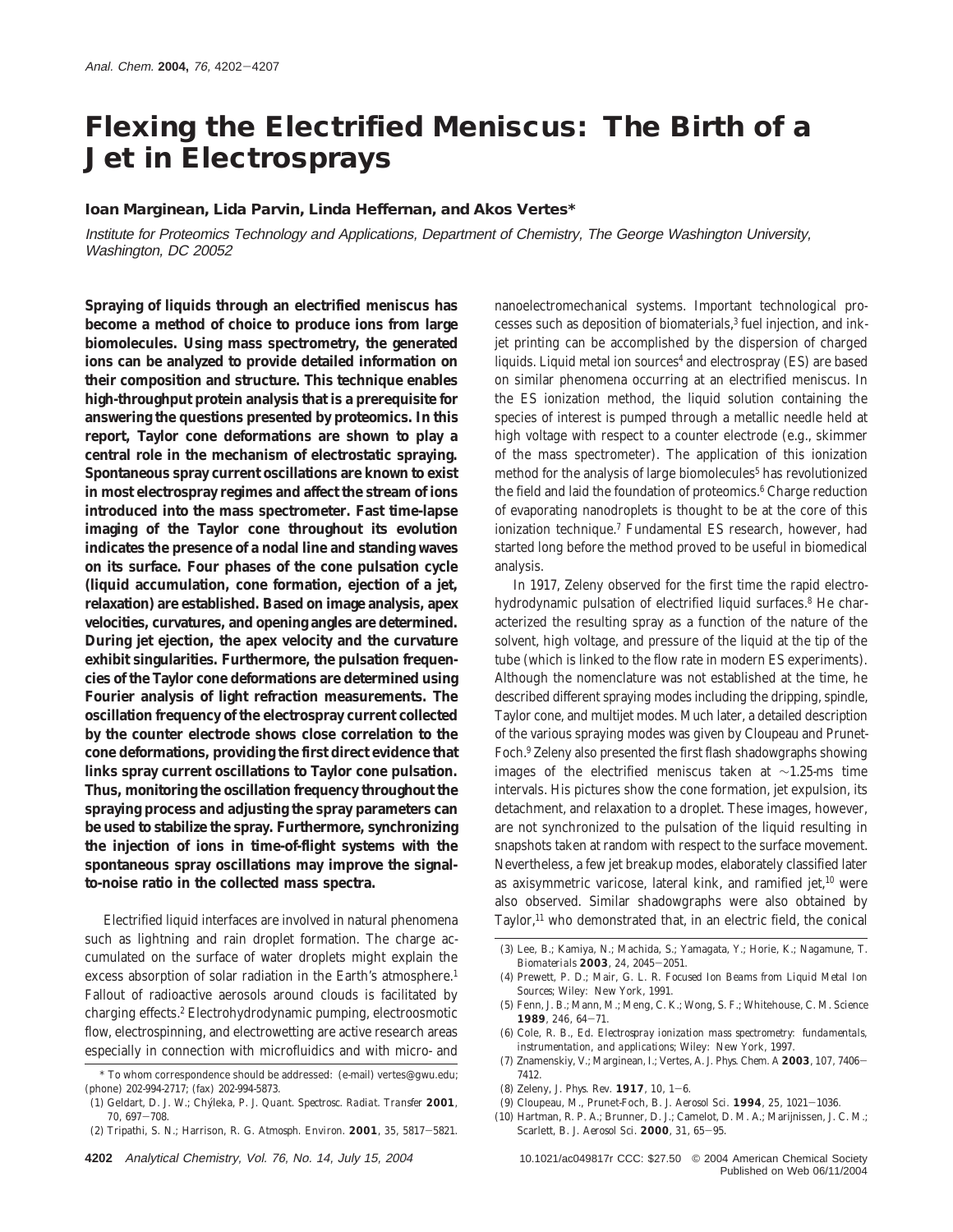interface between two fluids was in equilibrium for an opening angle of ∼49.3°. Using shadowgraphy, Gomez and Tang proved that the charge reduction of the primary droplet proceeded through asymmetric fission.12 Some of the droplets formed by jet breakup became highly distorted from their spherical shape, and finer jets were expelled through conical protrusions. Recently, high-speed microscopy showed the expulsion of fine jets from levitated ethylene glycol droplets charged to the Rayleigh limit.<sup>13</sup>

An important consequence of the pulsating liquid meniscus is the pulsation in the spray current carried by the charged droplets. Juraschek and Röllgen used spray current measurements to characterize the two pulsating axial modes and a continuous axial mode they found in their ES experiments.14 The pulsation phenomena were explained by the imbalance between the supply and the loss of liquid in the entire cone volume (low frequencies) and in the apex region (high frequencies). In these experiments, transition between the different ES modes was induced by changing the high voltage and a sudden transition between the pulsating and continuous axial modes was noticed by monitoring the spray current. One of the most important results of ref 14 is presented in their Figure 20, which shows an excellent correlation between the ion current oscillation in the mass spectrometer and the variations in the total spray current. This observation turns out to be important in the analysis of our results because it indicates the preservation of the oscillations observed in spray current throughout the entire mass spectrometer all the way to the ion current signal recorded by the detector. The pulsation phenomena in naturally and externally pulsed ESs and some of their possible applications were recently reviewed by Wei and coworkers.15

This paper focuses on the most commonly utilized ES mode originating from a pulsating Taylor cone. We present time-lapse images with well-defined and known time delay between the individual frames following the fast evolution of the Taylor cone throughout the entire natural pulsation cycle. This enables us to report the first determination of the apex velocity and the time evolution of Taylor cone properties, as well as demonstrate the presence of node lines on the cone surface. Although Taylor cone pulsation<sup>8</sup> and spray current oscillations<sup>16</sup> had been reported in the literature, there was no experimental evidence linking the two phenomena. Using combined cone deformation and spray current measurements, we provide evidence that the oscillations in the spray current measurements are the direct consequence of the Taylor cone pulsation.

The last observation suggests the possibility for real-time control of the ES regime by monitoring the spray current. Combining separation methods, such as high-performance liquid chromatography (HPLC), and mass spectrometry (MS), through ES dramatically enhances the capabilities of these analytical techniques. In case of gradient elution, however, changing liquid properties during analysis frequently leads to spray instability.

Other sources of instability are related to the surface properties of the spraying capillary and to environmental conditions. Monitoring the oscillation frequency throughout the process and adjusting the spray parameters (e.g., spray voltage or liquid flow rate) through negative feedback may be used to stabilize the spray. Orthogonal extraction is commonly utilized to analyze the ions produced by a continuous source like ES with a time-of-flight (TOF) analyzer. Synchronizing the orthogonal extraction with the pulsation of the Taylor cone is expected to improve the signalto-noise ratio for such measurements.

## **EXPERIMENTAL SECTION**

A syringe pump (model 22, Harvard Apparatus, Holliston, MA) was used to supply aqueous methanol or acetonitrile solutions at 2 *µ*L/min through a blunt tip stainless steel needle (model 90531, i.d. = 130  $\mu$ m, o.d. = 260  $\mu$ m, Hamilton Co., Reno, NV). Translation stages (F38182 and NT37-979, Edmund Industrial Optics, Barrington, NJ) allowed fine positioning of this spraying capillary in the *X*, *Y*, and *Z* directions. To achieve a stable axial spray, the capillary was held at 2.9 (methanol solution) or 3.1 kV (acetonitrile solution) by a regulated high-voltage power supply (model PS 350, Stanford Research Systems, Inc., Sunnyvale, CA). Because the full scale of typical current measurements was in the nanoampere range, special care was taken for electrical shielding and grounding. Air currents around the system were restricted by an enclosure.

**Spray Current Measurements.** A stainless steel plate counter electrode was placed at a distance of 3.0 cm from the tip of the capillary, and the current was measured by a digital oscilloscope (LC9370M, LeCroy, Chestnut Ridge, NY) at 1-MΩ input impedance. The measurements were taken through dc coupling with a bandwidth limit of 25 MHz. For each measurement, 100 000 data points were acquired at 20-kHz sampling rate and transferred through the GPIB interface to a PC computer, utilizing custommade software based on LabVIEW 6i (National Instruments, Austin, TX) platform.

**Taylor Cone Pulsation Frequency Measurements.** A 0.5 mW HeNe laser (05-LLR-811, Melles Griot, Carlsbad, CA) was focused on the Taylor cone using a  $f = 10$  cm focal length lens, and the refracted light was detected with a fast photodiode (Det 210, Thorlabs, Newton, NJ). The photodiode signal was recorded using the LeCroy oscilloscope through ac coupling. To assess whether the interaction of the laser with the Taylor cone influenced the prevailing physical processes, we performed current measurements while focusing the laser onto the Taylor cone. The frequency spectra (not shown) were practically identical to the spectra presented in panels c and d of Figure 4. For the methanol solution, the main frequency was  $1998 \pm 17$  Hz, while for the acetonitrile solution, it was  $2048 \pm 16$  Hz. On the basis of these results, we concluded that within the scope of this study the influence of the laser on the Taylor cone pulsation was negligible.

**Time-Lapse Images of the Taylor Cone.** In the imaging experiments, the photodiode signal was amplified 100 times (HP 465A, Hewlett-Packard, Palo Alto, CA) to provide the master trigger for a delay generator (DG535, Stanford Research Systems, Sunnyvale, CA). This device provided the variable-delay TTL level trigger for a fast camera (QICAM, QImaging, Burnaby, BC) capable of 40-*µ*s exposure time. The individual pictures presented in this paper are averages of 100 exposures. Back illumination of

<sup>(11)</sup> Taylor, G. *Proc. R. Soc. London* **<sup>1964</sup>**, *<sup>280</sup>*, 383-397.

<sup>(12)</sup> Gomez, A.; Tang, K. *Phys. Fluids* **<sup>1994</sup>**, *<sup>6</sup>*, 404-414.

<sup>(13)</sup> Duft, D.; Achtzehn, T.; Müller, R.; Huber, B. A.; Leisner, T. Nature 2003, *421*, 128.

<sup>(14)</sup> Juraschek, R.; Ro¨llgen, F. W. *Int. J. Mass Spectrom.* **<sup>1998</sup>**, *<sup>177</sup>*, 1-15.

<sup>(15)</sup> Wei, J.; Shui, W.; Zhou, F.; Lu, Y.; Chen, K.; Xu, G.; Yang, P. *Mass Spectrom. Rev.* **<sup>2002</sup>**, *<sup>21</sup>*, 148-162.

<sup>(16)</sup> Carbonnier, F.; Rolando, C.; Saru, F.; Hapiot, P.; Pinson, J. *Rapid Commun. Mass Spectrom.* **<sup>1993</sup>**, *<sup>7</sup>*, 707-710.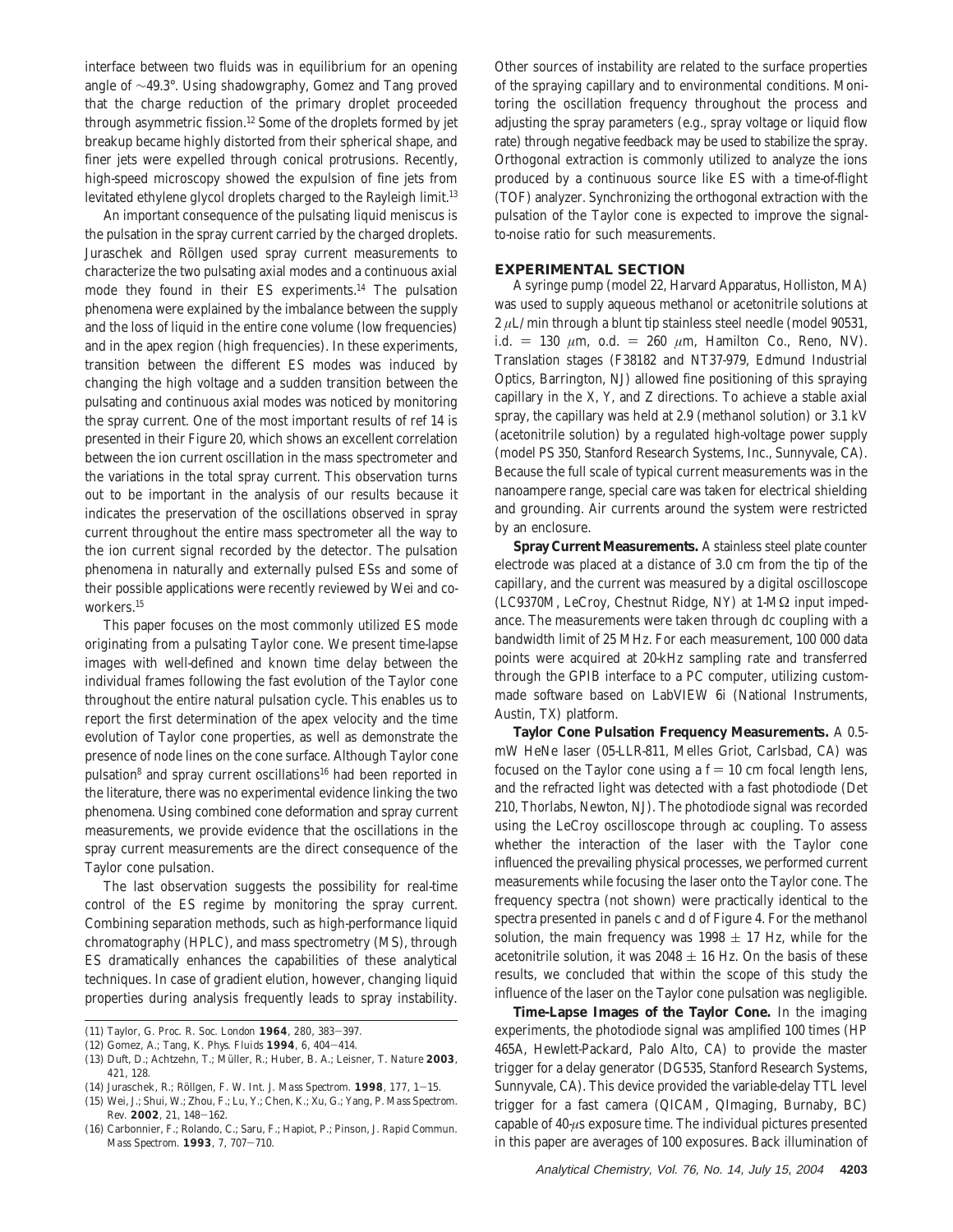

**Phase IV: Relaxation** 

Figure 1. Time-lapse images of the pulsating Taylor cone with the four phases of the cycle. Delay time values measured from the most retracted meniscus, ∆t, are shown under the individual images. Each frame is an average of 100 exposures with the same delay.

the needle tip was achieved with a continuous light source through fiber optics (model 150 Illuminator, RAM Optical Instrumentation, Inc., Irvine, CA). Adjustable magnification was accomplished by a long-distance microscope (IF3, Edmund Scientific, Barrington, NJ). The images were processed using Adobe Photoshop (Adobe, San Jose, CA) and Scion Image software packages (Scion Corp., Frederick, MD).

**Materials.** HPLC grade methanol and acetonitrile were purchased from Aldrich and Fischer, respectively. Deionized water (18.3 MΩ/cm) was produced using a D4631 E-pure system (Barnstead, Dubuque, IA). The results presented in this paper were obtained with 50% (v/v) aqueous solutions of methanol and acetonitrile.

#### **RESULTS AND DISCUSSION**

The pulsation of the Taylor cone has been explained as an imbalance between the electrostatic pressure and the capillary pressure at the surface of the liquid continuously supplied through the capillary.14 Due to the electric field gradients, the charge accumulated in the liquid moves toward areas of lower potential. The migration of charges constrained by the surface and by mutual Coulomb repulsion creates a tangential stress on the liquid surface that results in the deformation of the meniscus. Due to its lower potential, the charge primarily accumulates in the apex of the meniscus resulting in the formation of the Taylor cone. Eventually, the Coulomb repulsion overcomes the surface tension forces and charged liquid is expelled from the cone as a jet. After most of the excess charge is ejected, the capillary forces regain control and the liquid surface returns to spherical shape.

To visualize the process of Taylor cone deformation and liquid ejection, time-lapse images of the meniscus were obtained. We believe the images presented in Figure  $1^{22}$  to be the first set of sequential images of spontaneous Taylor cone deformations. As the meniscus undergoes periodic expansion and contraction, four phases can be distinguished. During phase I  $(0-90 \,\mu s)$ , the liquid accumulates at the end of the capillary. The close to spherical shape of the meniscus indicates that the surface tension is dominant during this phase. In phase II (100-<sup>242</sup> *<sup>µ</sup>*s), the liquid surface becomes conical perceivably due to the tangential Maxwell stress. When the surface tension cannot compensate the Maxwell stress, the instability of the surface at the apex results in the ejection of a liquid jet (phase III, 252-<sup>412</sup> *<sup>µ</sup>*s). After phase III, a fast retraction of the liquid is observed (phase IV,  $422-492 \mu s$ ) and the cycle repeats. The entire pulsation cycle is shown as a movie in Supporting Information.

Panel a of Figure 2 superimposes contours of the Taylor cone cross sections in the absence of a jet obtained by processing images from phases I, II, and IV. The contours in the presence of a jet (phase III) are shown in panel b of Figure 2. Due to the nonuniform illumination and the small radial dimension of the jet, different image processing parameters were used to obtain the contours during phase III (Figure 2b). Although the presence of varicose waves on the filament emerging from the Taylor cone is established,<sup>10</sup> there has been no demonstration of wave phenomena on the cone itself. The stability of nodes in Figure 2a (that are the cross sections of a nodal line) proves that standing waves do exist on the cone surface. In the absence of standing waves, such fixed points could not be observed.

Deformations of the hemispherical surface due to capillary waves, can be described using the radial position of the surface, r, expanded in spherical harmonics: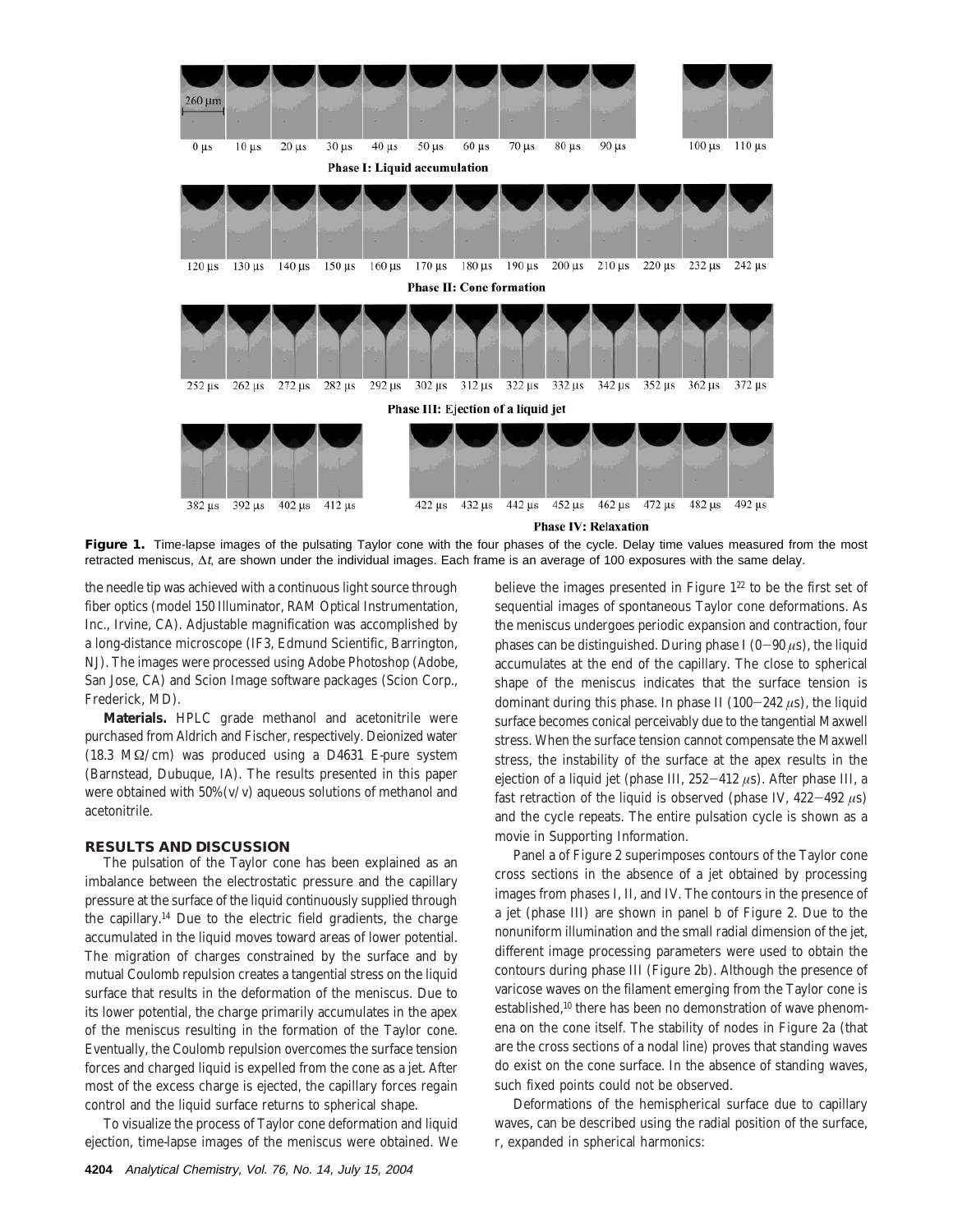$$
r = \sum_{l} r_l^0 Y_l(\theta, \varphi = 0) \cos(\omega_l t + \epsilon)
$$
 (1)

where  $r_l^0$  is the amplitude of the *l*th component,  $\omega_l$  and  $\epsilon_l$  are the circular frequency and the phase of the *l*th wave, respectively. The *l*th normalized spherical harmonic is expressed by Legendre polynomials:

$$
Y_l(\theta, \varphi = 0) = \sqrt{(2l+1)/4\pi} P_l(\cos \theta)
$$
 (2)

For particular time frames, linear combinations of Legendre polynomials,  $\sum_{i} a_i P_i(\cos \theta)$ , were used to describe the shape of the meniscus using regression analysis (results not shown). In Taylor cone mode, symmetry considerations allow us to express the liquid surface position as a sum of waves with even number of nodes:

 $r =$ 

$$
r_0 \cos(\omega_0 t + \epsilon_0) \sqrt{\frac{1}{4\pi}} + r_2 \cos(\omega_2 t + \epsilon_2) \sqrt{\frac{5}{4\pi}} P_2(\cos \theta) +
$$

$$
r_4 \cos(\omega_4 t + \epsilon_4) \sqrt{\frac{9}{4\pi}} P_4(\cos \theta) + \dots (3)
$$

The first three components of this series are in phase and are visually identifiable in Figure 2a. The first component (a breathing spherical mode) slightly increases due to liquid supply through the capillary and decreases during jet ejection. The second and third components describe the conical deformation due to the tangential stress. The third component also accounts for liquid recoil after jet ejection. Due to the change in sign of the third term, it is possible to observe the standing wave on the Taylor cone. This only happens if the corresponding frequencies are close to equal,  $\omega_2 \approx \omega_4$ .

To determine the velocity of the apex, its displacement is measured for the images where no jet ejection is observed. Figure 3a shows this displacement as a function of time and the corresponding velocity,  $v = 0.18 \pm 0.01$  m/s, calculated from linear regression. This value is ∼2 orders of magnitude smaller than the axial droplet velocities measured in ESs by phase Doppler anemometry.17-<sup>19</sup> For example, for sprays of 50% methanol solution at a distance of 2 mm from the tip of the needle, an axial droplet velocity of 20.2  $\pm$  2.7 m/s was measured. Similarly, for 90% methanol solutions sprayed through a 150/510 *µ*m i.d./o.d. needle at 4.0 kV, an axial velocity of  $34.6 \pm 11.8$  m/s was determined.<sup>17</sup> The large difference between apex and droplet velocities indicates that most of the liquid acceleration takes place in the jet and after the detachment of individual droplets. Acceleration of the liquid during these phases is the result of significant potential gradient in this region and of the diminished retardation by surface tension. The initial phase of this acceleration can be observed in Figure 3a as a departure from linearity toward the end of phase II.



**Figure 2.** Liquid surface contours clearly showing a nodal line on the Taylor cone (see arrows pointing to nodal line cross sections in panel a), proving the presence of stationary waves on its surface. Different image processing parameters were used for the two panels to emphasize the surface contours in the absence of a jet (a) and during jet ejection (b).

In phase III, the formation of a jet is observed (Figure 2b). Highly nonlinear in nature, this process cannot be described as a linear combination of capillary waves. Rather, the surface shape exhibits a singularity in the form of a jet. Figure 3b captures this process by showing the time evolution of the curvature at the liquid apex. Second-order polynomials were used to fit the contours of the liquid surface cross section, and the curvatures were calculated as the second derivatives (empty circles). In the case of images showing the emerging and extinguishing jet, the inverse of the jet radius was considered as the curvature at the apex (black circles). A sudden increase in curvature is observed right before jet ejection, and a sudden decrease in curvature indicates jet collapse.

Liquid jet ejection may be observed under a wide range of fluid flow conditions (collapsing cavities, inertial focusing, and surface waves at a wall).<sup>20,21</sup> Scaling law-type solutions to the flow equations dominated by inertia and surface tension have been found to

<sup>(17)</sup> Olumee, Z.; Callahan, J. H.; Vertes, A. *J. Phys. Chem. A* **<sup>1998</sup>**, *<sup>102</sup>*, 9154- 9160.

<sup>(18)</sup> Olumee, Z.; Callahan, J. H.; Vertes, A. *Anal. Chem.* **<sup>1999</sup>**, *<sup>71</sup>*, 4111-4113. (19) Galicia, M. C.; Gauntt, J. M.; Carney, L. M.; Nguyen, A. B.; Vertes, A.

Pacifichem, Honolulu, HI, December 14-19, 2000.

<sup>(20)</sup> Longuet-Higgins, M. S., Oguz, H. N. *Philos. Trans. R. Soc. London A* **1997**, *<sup>355</sup>*, 625-639.

<sup>(21)</sup> Zeff, B. W., Kleber, B., Fineberg, J., Lathrop, D. P. *Nature* **<sup>2000</sup>**, *<sup>403</sup>*, 401- 404.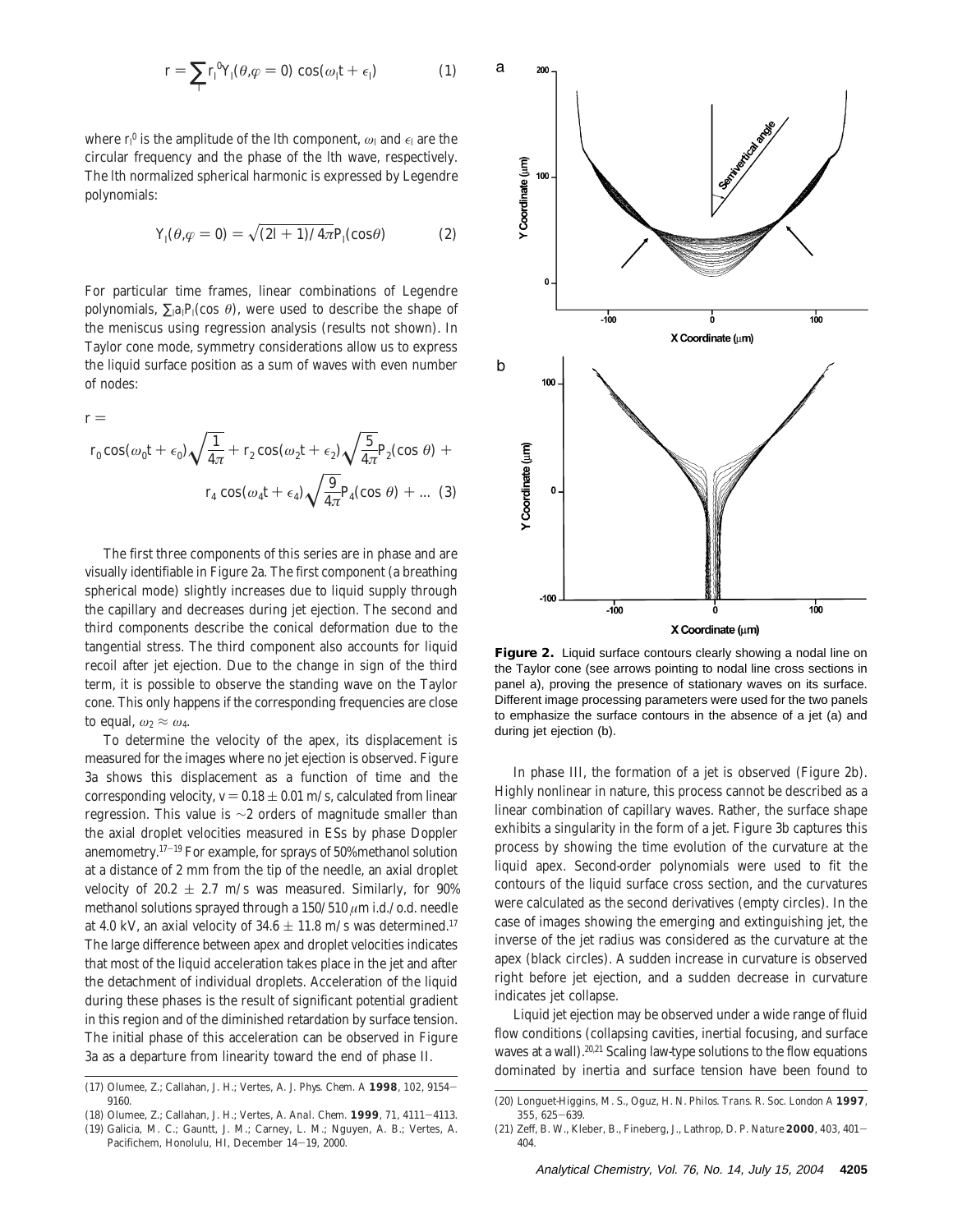

**Figure 3.** Taylor cone evolution in time: (a) apex displacement, (b) surface curvature at the apex, and (c) opening angle derived from the angle of tangent at the nodes.

accurately describe the shape of the liquid surface at times close to jet ejection. According to these solutions, during the time leading up to the ejection the velocity of the apex can be expressed as

$$
v \propto (t_{\rm d} - t)^{\alpha - 1} \tag{4}
$$



**Figure 4.** Fourier transform amplitude spectra of Taylor cone deformation (a and b panels) and spray current data (c and d panels) obtained at 2 *µ*L/min flow rate for 50% methanol at 2900 V (a and c panels) and 50% acetonitrile at 3100 V (b and d panels) showing direct correlation between Taylor cone pulsation and spray current oscillation.

where  $t_d$  is the time of jet detachment and  $\alpha = \frac{2}{3}$ . A detachment time of 360 *µ*s was obtained by fitting the nonlinear portion of the apex velocity data with eq 4. This indicates that the jet detachment takes place relatively late during phase III, corroborating that the recoil is much faster than the jet formation. The divergence of *ν* before jet detachment can help to explain the large difference found between measured values of the apex velocity before jet formation (phase II) and the velocity of the droplets after jet breakup. Individual images (not shown) captured shortly before jet ejection and during the jet detachment show low optical density in the apex region. The rapid movement of the apex, on a time scale shorter than the exposure time of the camera, might explain this low optical density.

The two nodes on the contours in Figure 2a enable the determination of the angle of tangent lines, ζ, that can be compared for the entire sequence of images. Figure 3c presents the angles complementary to  $\xi$  that oscillate around Taylor's theoretical value, 49.3°, shown as a horizontal line. The initial slow time evolution of the angle indicates a gradual charging process (20-<sup>232</sup> *<sup>µ</sup>*s), followed by jet ejection at almost constant opening angle (45.5  $\pm$  3.8°). The subsequent angle increase is faster (352-472 *µ*s) and implies that even before the jet ejection is over the surface tension rapidly regains control of the process. The asymmetry of the plot reflects an asymmetric charging-discharging cycle.

To determine the characteristic frequencies of the capillary waves (e.g., *ω*<sup>2</sup> and *ω*4), Taylor cone deformations were followed through monitoring the refraction of a HeNe laser beam on the liquid cone. Figure 4a shows the Fourier spectrum of the signal proportional to the refracted light intensity for a representative measurement conducted on 50% (v/v) methanol solution. The spectrum shows a single frequency for the deformations,  $\omega_2$  =  $\omega_4$  = 1993  $\pm$  17 Hz, and its second harmonic. The peaks appearing in the low-frequency domain are interfering harmonics of the 60- Hz line voltage. Similar data for  $50\%$  (v/v) acetonitrile solution in Figure 4b indicate a change in the oscillation frequency,  $\omega_2 = \omega_4$